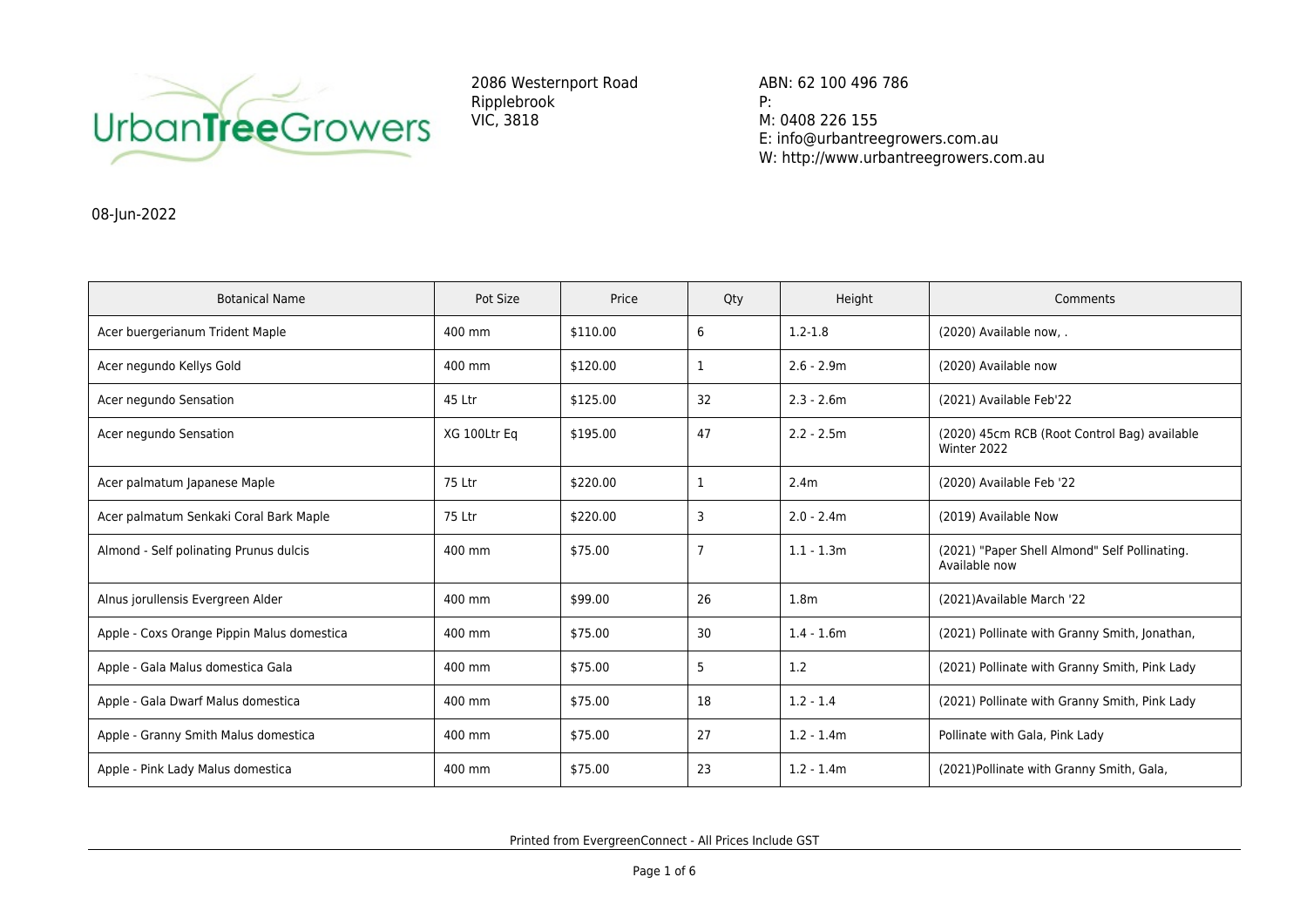| <b>Botanical Name</b>                                | Pot Size     | Price    | Qty          | Height           | Comments                                                                                                    |
|------------------------------------------------------|--------------|----------|--------------|------------------|-------------------------------------------------------------------------------------------------------------|
| Apricot - Trevatt Prunus armeniaca                   | 400 mm       | \$75.00  | 19           | $1.3 - 1.5m$     | (2021)Self Pollinating                                                                                      |
| Betula pendula Alba                                  | 400 mm       | \$66.00  | 10           | $2.6 - 2.9$      | (2021) Slight bend in trunk.                                                                                |
| Betula pendula Alba                                  | 400 mm       | \$33.00  | 27           | $1.9 - 2.2m$     | (2021) PRICED TO CLEAR                                                                                      |
| Betula pendula Alba                                  | 400 mm       | \$120.00 | 31           | $2.6 - 2.9m$     | (2021) Available now.                                                                                       |
| Brachychiton acerifolius Illawara Flame Tree         | 45 Ltr       | \$125.00 | 4            | $1.8 - 2.2m$     | (2021) Available Now                                                                                        |
| Carpinus betulus Hornbeam                            | 100 Ltr      | \$275.00 | $\mathbf{1}$ | $2.5 - 2.8m$     | (2018) Available now                                                                                        |
| Cherry - Lapins Prunus avium                         | 400 mm       | \$75.00  | 20           | $1.4 - 1.6m$     | (2021) Self Pollinating                                                                                     |
| Cherry - Lapins Dwarf Prunus avium                   | 400 mm       | \$75.00  | 20           | $.9 - 1.2$       | (2021) Available Now                                                                                        |
| Cherry - Sour Prunus cerasus Morello                 | 400 mm       | \$75.00  | 9            | $01 - 1.2m$      | (2021) Self Pollinating DWARF variety.                                                                      |
| Chestnut Castanea sativa                             | 400 mm       | \$75.00  | 18           | $1.2 - 1.4m$     | (2021) Chestnuts are wind pollinated (not by bees)<br>and require 2 trees for pollination. Available Feb'22 |
| Cupressus macrocarpa Wilma                           | 400 mm       | \$49.50  | 16           | 0.8 <sub>m</sub> | (2021) Available Now.                                                                                       |
| Fig - Black Genoa Ficus carica                       | 400 mm       | \$75.00  | 10           | $.8 - 1m$        | (2021) Self Pollinating                                                                                     |
| Fraxinus angustifolia raywood Claret Ash             | 400 mm       | \$120.00 | 24           | $2.1 - 2.3m$     | (2021) Available now                                                                                        |
| Fraxinus angustifolia raywood Claret Ash             | XG 100Ltr Eq | \$195.00 | 72           | $2.5 - 2.7m$     | (2019) 45cm RCB (Root Control Bag) available<br>Winter 2022                                                 |
| Fraxinus angustifolia raywood Claret Ash             | XG 100Ltr Eq | \$195.00 | 24           | $3.2 - 3.4$      | (2020) 45cm RCB (Root Control Bag) available<br>Winter 2022                                                 |
| Fraxinus pennsylvanica Cimmzam Cimmaron <sup>™</sup> | 400 mm       | \$120.00 | 40           | $2.6 - 2.8m$     | (2021) Available now.                                                                                       |
| Fraxinus pennsylvanica Cimmzam Cimmaron <sup>™</sup> | 45 Ltr       | \$125.00 | 55           | $2.4 - 2.6$      | (2021) Available Now.                                                                                       |
| Fraxinus pennsylvanica Cimmzam Cimmaron <sup>™</sup> | 100 Ltr      | \$275.00 | 11           | $2.5 - 2.8m$     | (2019) Available Now.                                                                                       |
| Fraxinus pennsylvanica Cimmzam Cimmaron <sup>™</sup> | XG 100Ltr Eq | \$195.00 | 21           | $2.8 - 3.2$      | (2019) 45cm RCB (Root Control Bag) available<br>Winter 2022                                                 |

Printed from EvergreenConnect - All Prices Include GST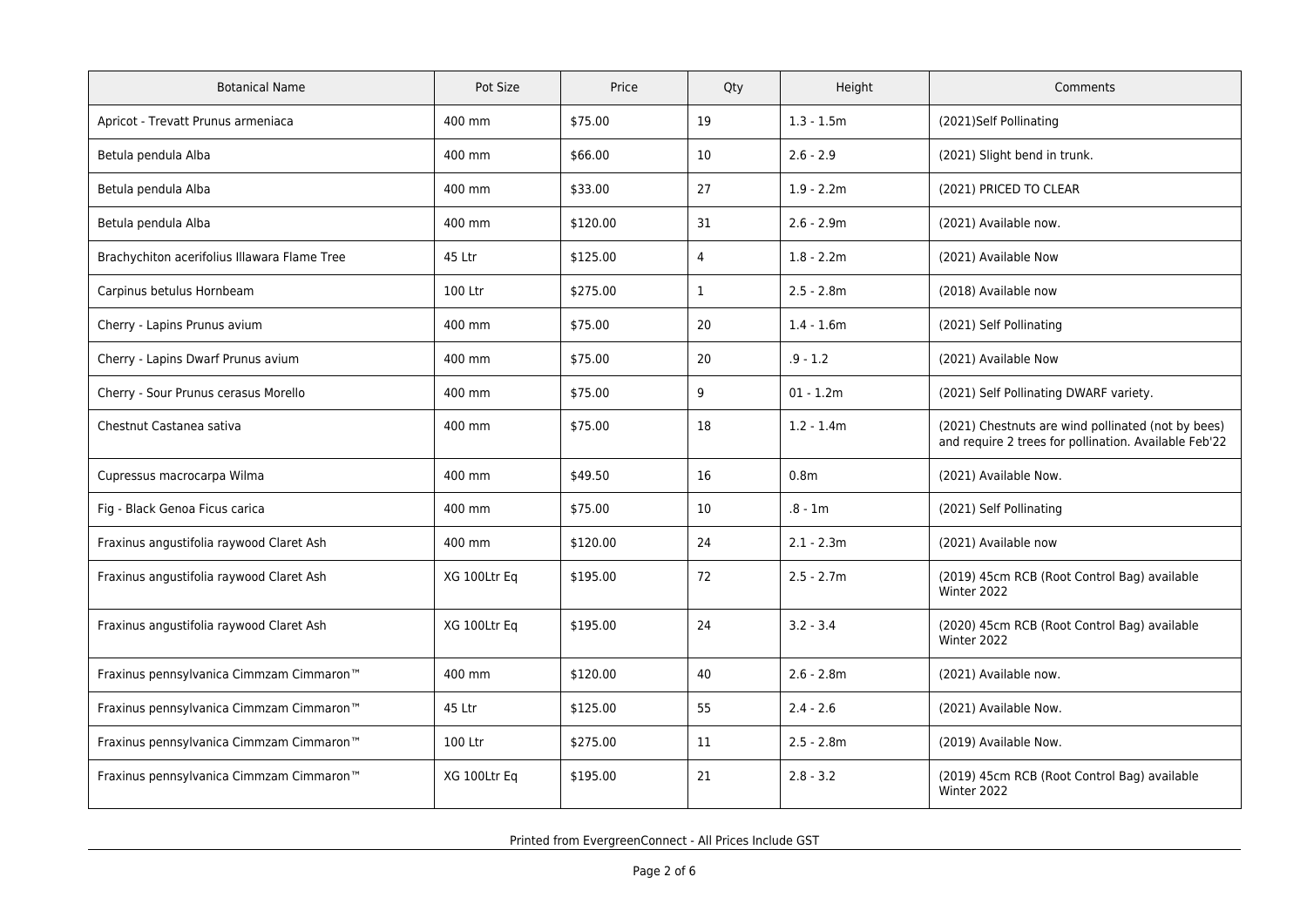| <b>Botanical Name</b>                          | Pot Size     | Price    | Qty            | Height       | Comments                                                                                                    |
|------------------------------------------------|--------------|----------|----------------|--------------|-------------------------------------------------------------------------------------------------------------|
| Ginkgo biloba Maidenhair Tree                  | 400 mm       | \$110.00 | 12             | $1.4 - 1.6m$ | (2020)(Female Form) Available now                                                                           |
| Gleditsia triacanthos var. inermis Lime Gold   | 45 Ltr       | \$125.00 | 20             | $2.6 - 2.8$  | (2021) Available now                                                                                        |
| Gleditsia triacanthos var. inermis Lime Gold   | 100 Ltr      | \$275.00 | 17             | 3 - 3.5mtrs  | (2019) Available now.                                                                                       |
| Gleditsia triacanthos var. Inermis Ruby Lace   | 45 Ltr       | \$125.00 | 14             | $2.4 - 2.7m$ | (2021) Avail Now.                                                                                           |
| Gleditsia triacanthos var. Inermis Shademaster | 400 mm       | \$120.00 | 29             | $2.0 - 2.3$  | (2020) Available now                                                                                        |
| Gleditsia triacanthos var. Inermis Shademaster | 100 Ltr      | \$275.00 | 31             | $3.0 - 3.5m$ | (2018) Available March '22.                                                                                 |
| Gleditsia triacanthos var. inermis Sunburst    | 400 mm       | \$110.00 | $\overline{7}$ | $1.6 - 1.8m$ | (2020) Available now                                                                                        |
| Gleditsia triacanthos var. inermis Sunburst    | XG 100Ltr Eq | \$195.00 |                | $2.0 - 2.5m$ | (2020) 45cm RCB (Root Control Bag) available<br>Winter 2022                                                 |
| Hazelnut - Barcelona Corylus avellana          | 400 mm       | \$75.00  | 40             | $1.1 - 1.2m$ | (2021) Hazelnuts are wind pollinated (not by bees)<br>and require 2 trees for pollination. Available Feb'22 |
| Lagerstroemia Biloxi Crepe Myrtle              | 75 Ltr       | \$220.00 | 30             | $2.8 - 3.0$  | (2019) Available Now.                                                                                       |
| Lagerstroemia Sioux Crepe Myrtle               | 75 Ltr       | \$220.00 | $\overline{2}$ | 2.4          | (2018) Available now                                                                                        |
| Liriodendron tulipifera Tulip Tree             | 400 mm       | \$120.00 | 8              | $2.0 - 2.4m$ | (2020) Available now.                                                                                       |
| Malus floribunda Crab Apple                    | 400 mm       | \$120.00 | 38             | $1.5 - 1.7m$ | (2021) Ready Now.                                                                                           |
| Malus ioensis Plena Crab Apple                 | 300 mm       | \$70.00  | 20             | $.8 - 1.0m$  | (2020) Available now                                                                                        |
| Malus ioensis Plena Crab Apple                 | 400 mm       | \$120.00 | 13             | $1.0 - 1.2m$ | (2020) Available now.                                                                                       |
| Malus ioensis Plena Crab Apple                 | 75 Ltr       | \$220.00 | 3              | 1.5m         | (2019) Available Now.                                                                                       |
| Malus ioensis Plena Crab Apple                 | 500 mm       | \$200.00 | 5              | $1.3 - 1.5m$ | (2021) Available Now.                                                                                       |
| Malus ioensis Plena Crab Apple                 | XG 100Ltr Eq | \$195.00 | 30             | $1.5 - 1.8m$ | (2020) 45cm RCB (Root Control Bag) available<br>Winter 2022                                                 |
| Malus ioensis Plena Crab Apple Standards 1.8m  | 45 Ltr       | \$82.50  | $\mathbf{1}$   | 2.6m         | (2020) Slight bend in trunk, half price.                                                                    |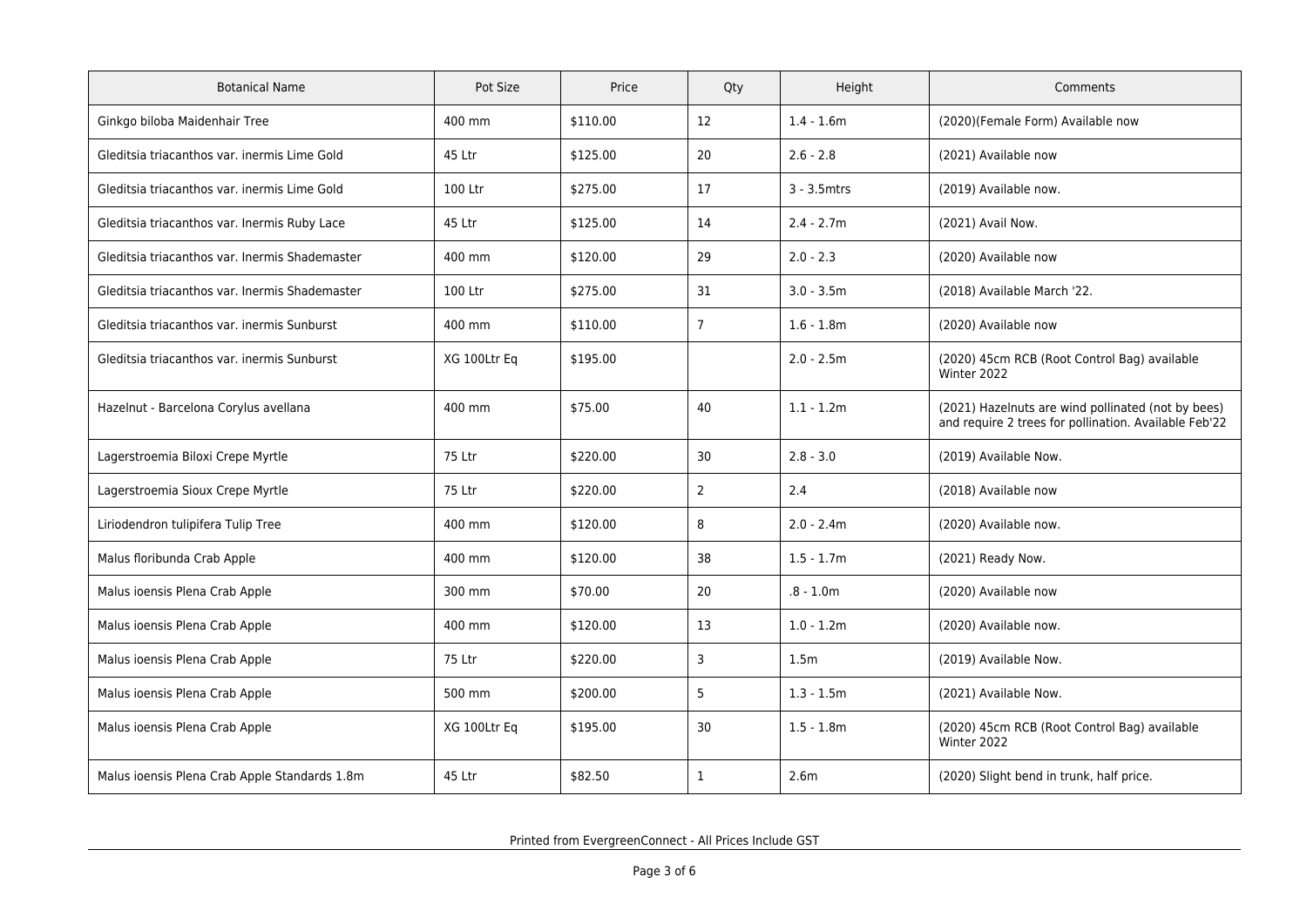| <b>Botanical Name</b>                                                    | Pot Size     | Price    | Qty            | Height           | Comments                                                                                     |
|--------------------------------------------------------------------------|--------------|----------|----------------|------------------|----------------------------------------------------------------------------------------------|
| Melia azedarach White Cedar                                              | 100 Ltr      | \$275.00 | 3              | $2.0 - 2.4m$     | (2020) Available Now.                                                                        |
| Melia azedarach Caroline                                                 | 100 Ltr      | \$275.00 | $\overline{7}$ | $2.0 - 2.4m$     | (2020) Available Now.                                                                        |
| Parrotia persica Persian Witch Hazel                                     | 400 mm       | \$120.00 | 5              | $1.4 - 1.7m$     | (2020) Available now                                                                         |
| Peach - Golden Queen Prunus persica                                      | 400 mm       | \$75.00  | 18             | $1.4 - 1.6m$     | (2021) Self Pollinating, mostly unsalable due to Leaf<br>curl.                               |
| Pear - Nashi Nijisseiki 20th Century Pyrus pyrifolia                     | 400 mm       | \$75.00  | $\overline{7}$ | 1.5 <sub>m</sub> | (2021) Pollinate with Williams                                                               |
| Pear - Williams Pyrus communis                                           | 400 mm       | \$75.00  | 17             | $1.2 - 1.5m$     | (2021) Pollinate with Beurre Bosc or Nijisseiki                                              |
| Plum - Mariposa Prunus salicina                                          | 400 mm       | \$75.00  | 20             | $1.2 - 1.6m$     | (2021) Available now. Blood Plum.Pollinate with<br>Narrabeen/Santa Rosa                      |
| Plum - Santa Rosa Prunus salicina                                        | 400 mm       | \$75.00  | 22             | 1.8 <sub>m</sub> | (2021) Partially self pollinating, will produce more<br>fruit if grown with a Mariposa Plum. |
| Pomegranate - Mollar de Elche Punica granatum                            | 400 mm       | \$75.00  | 13             | 6.6              | (2021) Self Pollinating. Available now                                                       |
| Populus nigra Italica Lombardy Poplar                                    | 45 Ltr       | \$125.00 | 39             | $3.1 - 3.3m$     | (2021) Available now                                                                         |
| Populus simonii                                                          | 400 mm       | \$120.00 | 10             | $2.0 - 2.4m$     | (2021) Available now.                                                                        |
| Prunus cerasifera Oakville Crimson Spire                                 | 400 mm       | \$120.00 | 35             | $2.0 - 2.4$      | (2021) Available now                                                                         |
| Prunus serrulata (double grafts) Cheals / pendula Alba<br>Standards 1.8m | 500 mm       | \$220.00 | 14             | 1.9              | (2021) Available March'22                                                                    |
| Prunus x blireana Purple Leaf Plum                                       | 400 mm       | \$120.00 | 24             | $1.8 - 2.0m$     | (2020). Available now.                                                                       |
| Pyrus calleryana Aristocrat                                              | 400 mm       | \$120.00 | 35             | $2.2 - 2.4m$     | Available now.                                                                               |
| Pyrus calleryana Aristocrat                                              | XG 100Ltr Eq | \$195.00 | 40             | $2.8 - 3.0$      | (2020) 45cm RCB (Root Control Bag) available<br>Winter 2022                                  |
| Pyrus calleryana Bradford                                                | 100 Ltr      | \$195.00 | 50             | $3.5 - 3.7m$     | (2019) Available Now                                                                         |
| Pyrus calleryana Bradford                                                | XG 100Ltr Eq | \$195.00 | 114            | $3.0 - 3.2m$     | (2020) 45cm RCB available Winter 2022                                                        |

Printed from EvergreenConnect - All Prices Include GST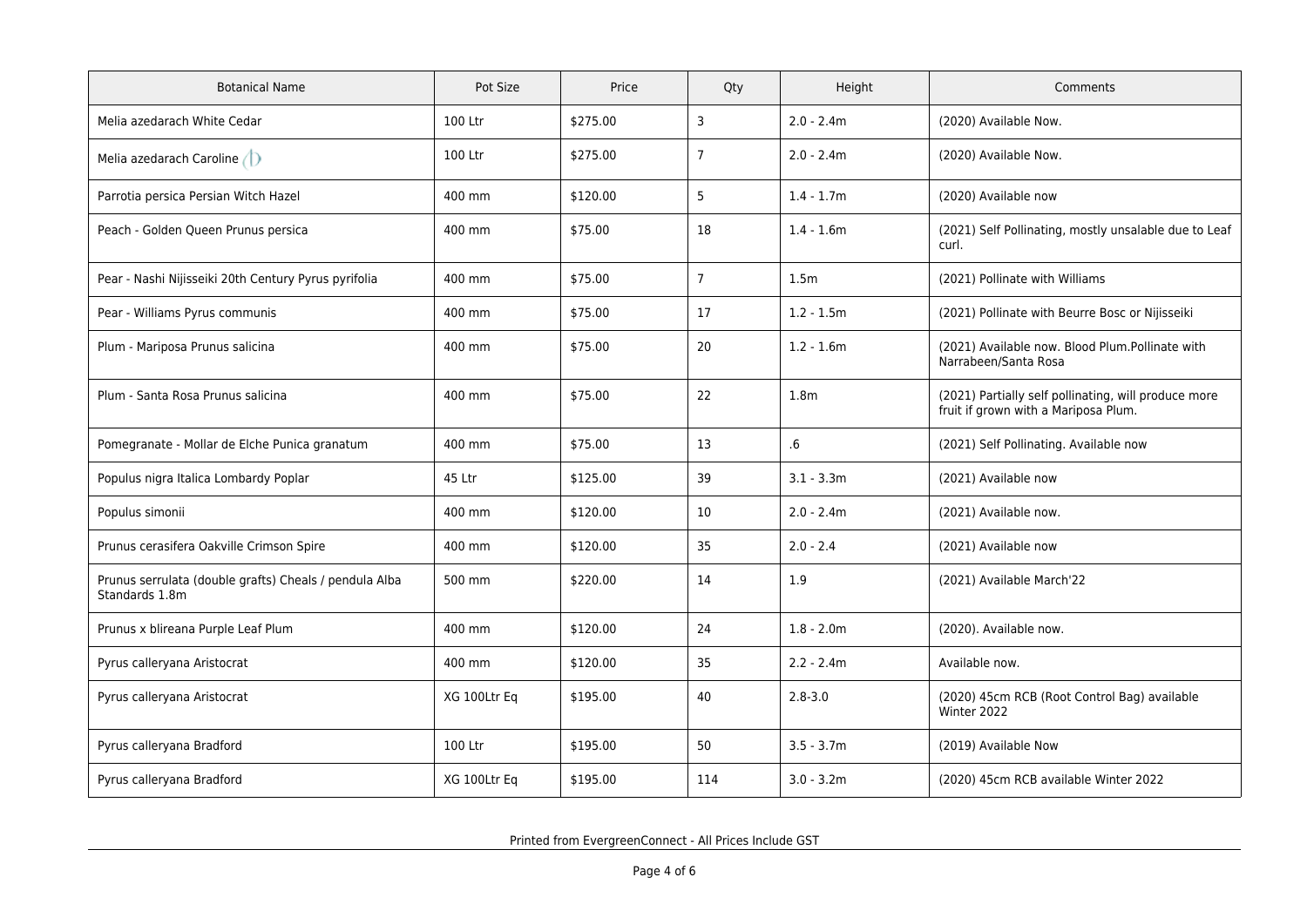| <b>Botanical Name</b>                                | Pot Size     | Price    | Qty            | Height           | Comments                                                     |
|------------------------------------------------------|--------------|----------|----------------|------------------|--------------------------------------------------------------|
| Pyrus calleryana Capital                             | 45 Ltr       | \$125.00 | 14             | $2.3 - 2.7m$     | (2021) Available now                                         |
| Pyrus calleryana Capital                             | 100 Ltr      | \$275.00 | $\mathbf{1}$   | 3.5              | (2019) Available now.                                        |
| Pyrus calleryana Capital                             | XG 100Ltr Eq | \$195.00 | 77             | $2.8 - 3.2m$     | (2020) 45cm RCB (Root Control Bag) available<br>Winter 2022  |
| Pyrus calleryana Cleveland Select                    | 400 mm       | \$93.50  | 74             | $1.6 - 1.8m$     | (2021) *ON SPECIAL*                                          |
| Pyrus calleryana Cleveland Select                    | 45 Ltr       | \$125.00 | 18             | $2.1 - 2.4m$     | (2021) Available now                                         |
| Pyrus calleryana Cleveland Select                    | 100 Ltr      | \$275.00 | $\overline{2}$ | 3.0 <sub>m</sub> | (2019) Available Now.                                        |
| Pyrus calleryana Cleveland Select                    | XG 100Ltr Eq | \$195.00 | 39             | $2.8 - 3.0m$     | (2020) 45cm RCB (Root Control Bag) available<br>Winter 2022  |
| Pyrus calleryana Cleveland Select                    | XG 100Ltr Eq | \$195.00 | 254            | $2.8 - 3.0m$     | (2020) *45cm RCB (Root Control Bag) available<br>Winter 2022 |
| Pyrus calleryana x pyrifolia NCPX1 Javelin           | 400 mm       | \$115.50 | 16             | $1.5 - 1.7m$     | (2021) Available now                                         |
| Pyrus nivalis Snow Pear                              | 400 mm       | \$93.50  | 39             | $1.5 - 1.8$      | (2021) *ON SPECIAL*                                          |
| Pyrus nivalis Snow Pear                              | XG 100Ltr Eq | \$195.00 | 22             | $2.8 - 3.0m$     | (2020) 45cm RCB available Winter 2022                        |
| Pyrus ussuriensis Manchurian Pear                    | 45 Ltr       | \$115.00 | $\mathbf{1}$   | 2.7              | (2019), Available now.                                       |
| Quercus robur English Oak                            | 45 Ltr       | \$125.00 | 24             | $2.4 - 2.6m$     | (2021) Available now                                         |
| Quercus robur Fastigiata Upright English Oak         | 45 Ltr       | \$125.00 | 13             |                  | (2021) Available Feb'22                                      |
| Quince - Smyrna Cydonia oblonga Smyrna               | 400 mm       | \$75.00  | 5              | $1.5 - 1.7m$     | (2021) Self Pollinating                                      |
| Robinia pseudoacacia Frisia Golden Robinia           | 400 mm       | \$120.00 | 17             | $2.2 - 2.4m$     | (2021) Available now.                                        |
| Robinia pseudoacacia Frisia Golden Robinia           | 45 Ltr       | \$125.00 | 8              | $2.8 - 3.0m$     | (2021) *Available now*                                       |
| Salix babylonica                                     | 45 Ltr       | \$125.00 | 23             | $3.1 - 3.3m$     | (2021) Available now.                                        |
| Schinus areira (syn. molle) Peppercorn / Pepper tree | 400 mm       | \$93.50  | 12             | $1 - 1.5$        | (2021) Available                                             |